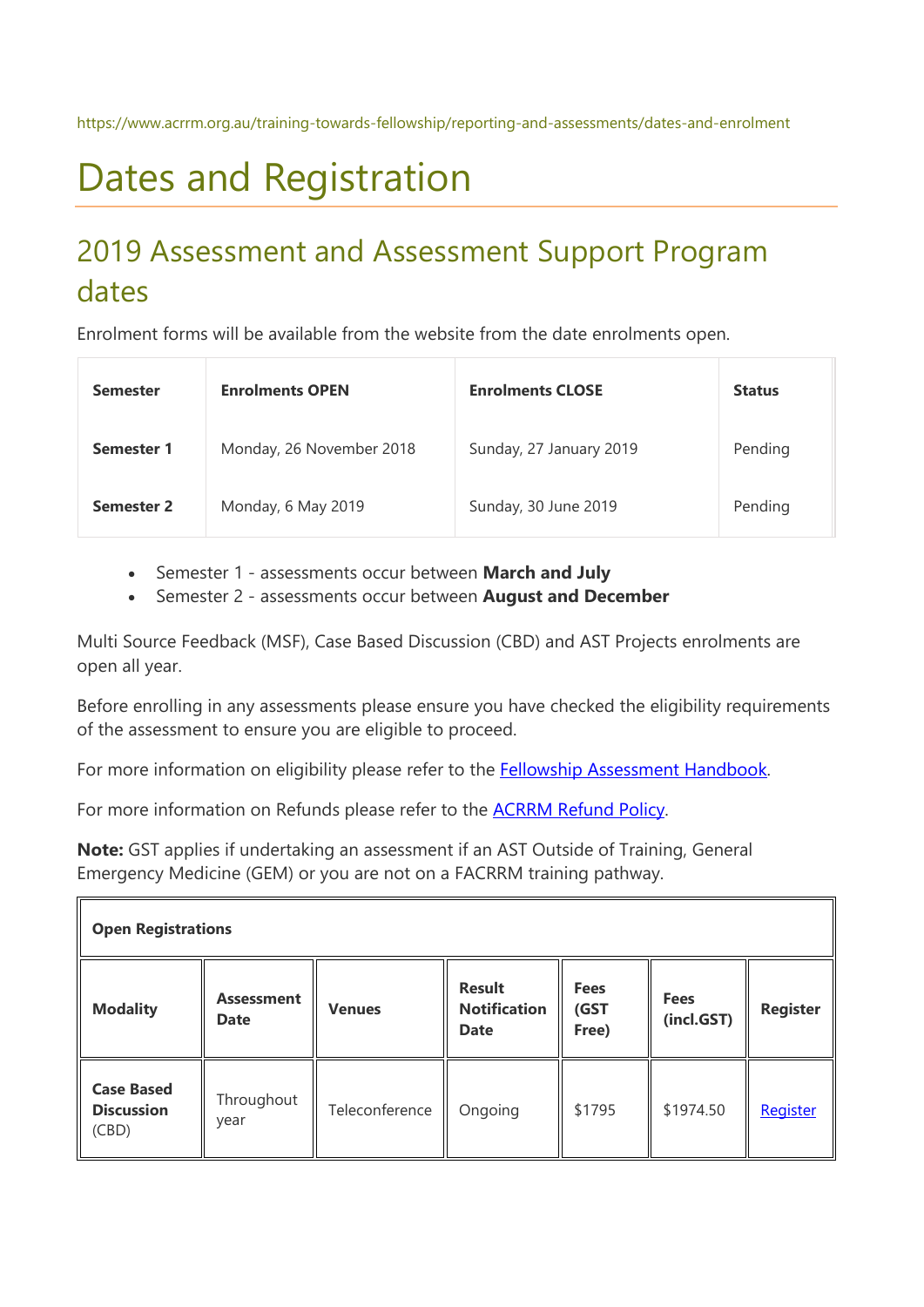| <b>Open Registrations</b>                                          |                    |               |         |                         |           |                     |  |
|--------------------------------------------------------------------|--------------------|---------------|---------|-------------------------|-----------|---------------------|--|
| <b>Projects</b>                                                    |                    |               |         |                         |           |                     |  |
| Population<br>Health                                               | Throughout<br>year | n/a           | Ongoing | \$3086                  | \$3394.60 | Register            |  |
| Aboriginal &<br><b>Torres Strait</b><br>Islander<br>Health         | Throughout<br>year | n/a           | Ongoing | \$3086                  | \$3394.60 | Register            |  |
| Academic<br>Practice                                               | Throughout<br>year | n/a           | Ongoing | \$3086                  | \$3394.60 | Register            |  |
| Remote<br>Medicine                                                 | Throughout<br>year | n/a           | Ongoing | \$3086                  | \$3394.60 | Register            |  |
| <b>Multi Source</b><br><b>Feedback</b><br>(MSF)                    | Throughout<br>year | n/a           | Ongoing | Refer to<br><b>CFEP</b> |           | Register            |  |
| <b>Summative</b><br>miniCEX -<br><b>REEF</b><br>candidates<br>only | Throughout<br>year | Place of work | Ongoing | n/a                     | n/a       | <b>More</b><br>info |  |

| Semester 1 - March to July                                   |                                  |                                                              |                                                     |                              |                           |                 |  |  |
|--------------------------------------------------------------|----------------------------------|--------------------------------------------------------------|-----------------------------------------------------|------------------------------|---------------------------|-----------------|--|--|
| <b>Modality</b>                                              | <b>Assessment</b><br><b>Date</b> | <b>Venues</b>                                                | <b>Result</b><br><b>Notification</b><br><b>Date</b> | <b>Fees</b><br>(GST<br>Free) | <b>Fees</b><br>(incl.GST) | <b>Register</b> |  |  |
| <b>Multiple</b><br><b>Choice</b><br><b>Question</b><br>(MCQ) | 29 March                         | <b>ACRRM</b><br>venues -<br>Various<br>(TBA) or<br>Option to | 30 April                                            | \$1460                       | \$1766.60                 | Closed          |  |  |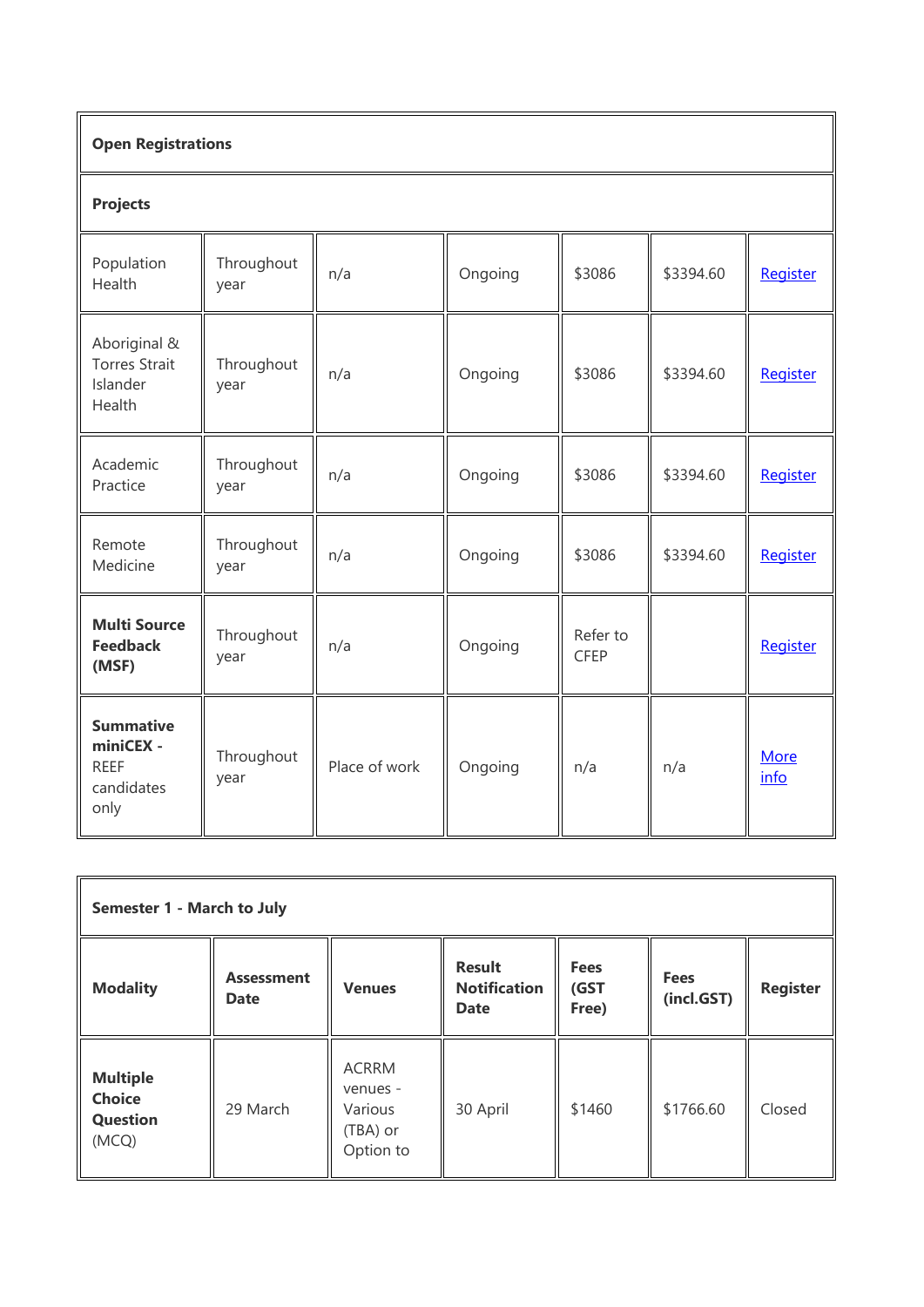| Semester 1 - March to July          |                                                                        |                     |            |        |           |  |  |  |
|-------------------------------------|------------------------------------------------------------------------|---------------------|------------|--------|-----------|--|--|--|
|                                     |                                                                        | source own<br>venue |            |        |           |  |  |  |
|                                     | <b>Structured Assessment using Multiple Patient Scenarios (StAMPS)</b> |                     |            |        |           |  |  |  |
| <b>Primary</b><br><b>Curriculum</b> | 11 & 12 May                                                            | <b>Brisbane</b>     | By 25 June | \$2995 | \$3294.50 |  |  |  |
| <b>Primary</b><br><b>Curriculum</b> | 11 & 12 May                                                            | Sydney              | By 25 June | \$2995 | \$3294.50 |  |  |  |
| <b>Emergency</b><br><b>Medicine</b> | 6 & 7 July                                                             | <b>Brisbane</b>     | 13 August  | \$2995 | \$3294.50 |  |  |  |

| <b>SEMESTER 2 - August to December</b>                                 |                                  |                                                                                     |                                                     |                              |                          |                 |  |  |
|------------------------------------------------------------------------|----------------------------------|-------------------------------------------------------------------------------------|-----------------------------------------------------|------------------------------|--------------------------|-----------------|--|--|
| <b>Modality</b>                                                        | <b>Assessment</b><br><b>Date</b> | <b>Venues</b>                                                                       | <b>Result</b><br><b>Notification</b><br><b>Date</b> | <b>Fees</b><br>(GST<br>Free) | <b>Fees</b><br>(incl.GST | <b>Register</b> |  |  |
| <b>Multiple</b><br><b>Choice</b><br><b>Question</b><br>(MCQ)           | 6 September                      | <b>ACRRM</b><br>venues -<br>Various<br>(TBA) or<br>Option to<br>source own<br>venue | 8 October                                           | \$1460                       | \$1606                   |                 |  |  |
| <b>Structured Assessment using Multiple Patient Scenarios (StAMPS)</b> |                                  |                                                                                     |                                                     |                              |                          |                 |  |  |
| <b>Primary</b><br><b>Curriculum</b>                                    | 12 & 13<br>October               | <b>Brisbane</b>                                                                     | By 26<br>November                                   | \$2995                       | \$3294.50                |                 |  |  |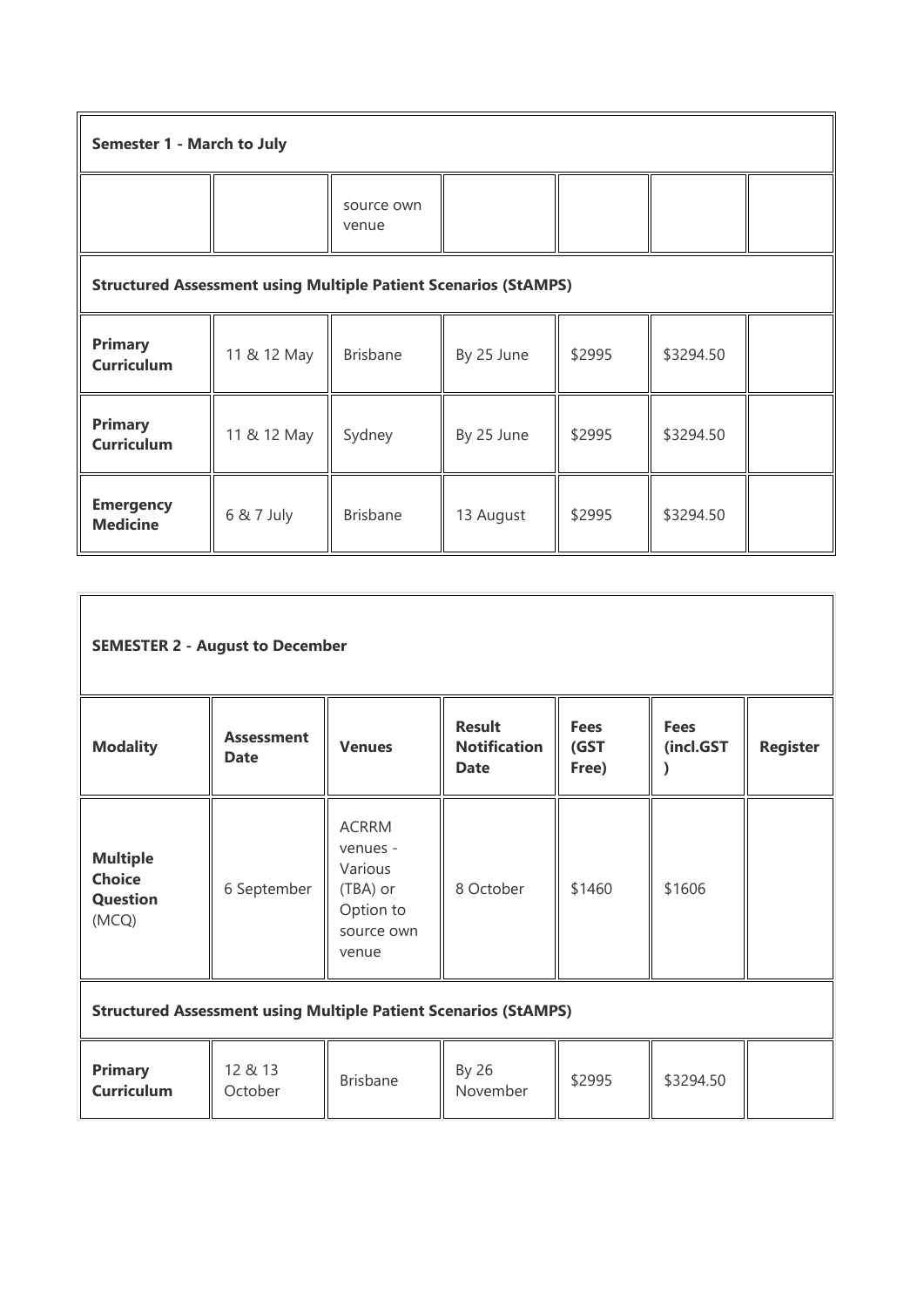#### **SEMESTER 2 - August to December**

| <b>Primary</b><br><b>Curriculum</b>      | 12 & 13<br>October  | Sydney              | By 26<br>November | \$2995 | \$3294.50 |  |
|------------------------------------------|---------------------|---------------------|-------------------|--------|-----------|--|
| <b>Primary</b><br><b>Curriculum</b>      | 12 & 13<br>October  | Video<br>Conference | By 26<br>November | \$2995 | \$3294.50 |  |
| <b>Paediatrics</b>                       | <b>TBA</b>          | <b>TBA</b>          | <b>TBA</b>        | \$2995 | \$3294.50 |  |
| <b>Emergency</b><br><b>Medicine</b>      | 16 & 17<br>November | <b>Brisbane</b>     | By 20<br>December | \$2995 | \$3294.50 |  |
| <b>Mental Health</b>                     | <b>TBA</b>          | <b>TBA</b>          | <b>TBA</b>        | \$2995 | \$3294.50 |  |
| <b>Surgery</b>                           | <b>TBA</b>          | <b>TBA</b>          | <b>TBA</b>        | \$2995 | \$3294.50 |  |
| <b>Adult Internal</b><br><b>Medicine</b> | 30<br>November      | <b>Brisbane</b>     | By 20<br>December | \$2995 | \$3294.50 |  |

### Assessment Support Programs 2019

The College recommends candidates to complete relevant support programs the semester before the actual assessment to allow you to become familiar with the context and format of the assessment. The support program allows participants to receive feedback on their performance and readiness of the nominated assessment.

| <b>SEMESTER 1 - March to June</b> |             |               |                               |                              |                           |                 |  |
|-----------------------------------|-------------|---------------|-------------------------------|------------------------------|---------------------------|-----------------|--|
| <b>Support Program</b>            | <b>Date</b> | <b>Venues</b> | <b>Number</b><br>оf<br>spaces | <b>Fees</b><br>(GST<br>Free) | <b>Fees</b><br>(incl.GST) | <b>Register</b> |  |